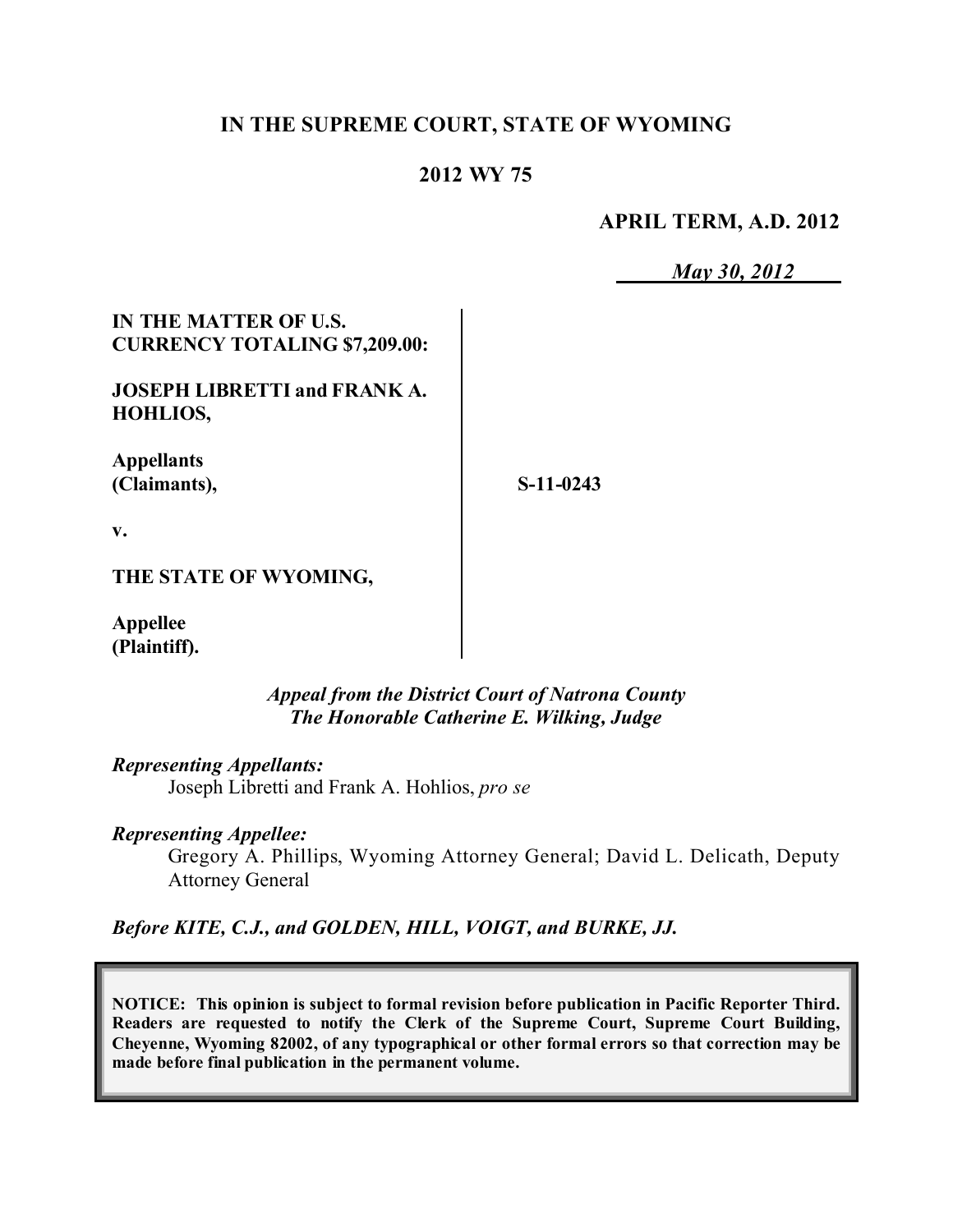#### **GOLDEN**, Justice.

[¶1] This is an appeal from a forfeiture order entered by the district court against a total of \$116,584.43 and certain items of personal property. The cash and personal property were seized from several individuals because of their alleged use in violation of the Wyoming Controlled Substances Act. Appellants Joseph Libretti (Libretti) and Frank Hohlios (Hohlios) claim \$7,209.00 of the cash seized and appeal the forfeiture order, contending that the district court erred in holding an evidentiary hearing without ruling on their motions to dismiss or for a more definite statement, and in denying them the opportunity to file answers, conduct discovery, file summary judgment motions or avail themselves of the right to a jury trial. We affirm.

## **ISSUES**

[¶2] Libretti and Hohlios filed a joint brief on appeal, acting *pro se*, and presented the following issues for review:

> I. The District Court erred in not ruling on the claimants' Motion to Dismiss/Motions for more Definite Statement.

> II. The District Court erred in not allowing claimants to file an Answer, conduct discovery, and file Motions for Summary Judgment.

> III. The District Court erred in not ruling on, and not granting, Claimants' Motions for more Definite Statement.

IV. Claimants were wrongly denied a Jury trial.

V. If the August 10, 2011 proceeding was only an evidentiary hearing, as Plaintiff claims, and not a trial, then the Court lacked authority to enter its judgment.

VI. Claimant Frank Hohlios was unfairly denied his right to be heard at trial.

## **FACTS**

[¶3] On February 16, 2011, the State of Wyoming (State) filed in district court a Verified Complaint For Forfeiture In Rem (Forfeiture Complaint). The Forfeiture Complaint alleged that \$116,584.43, three vehicles, and one firearm, seized from several different individuals, had been used in violation of the Wyoming Controlled Substances Act, and that the items were therefore subject to forfeiture pursuant to Wyo. Stat. Ann. §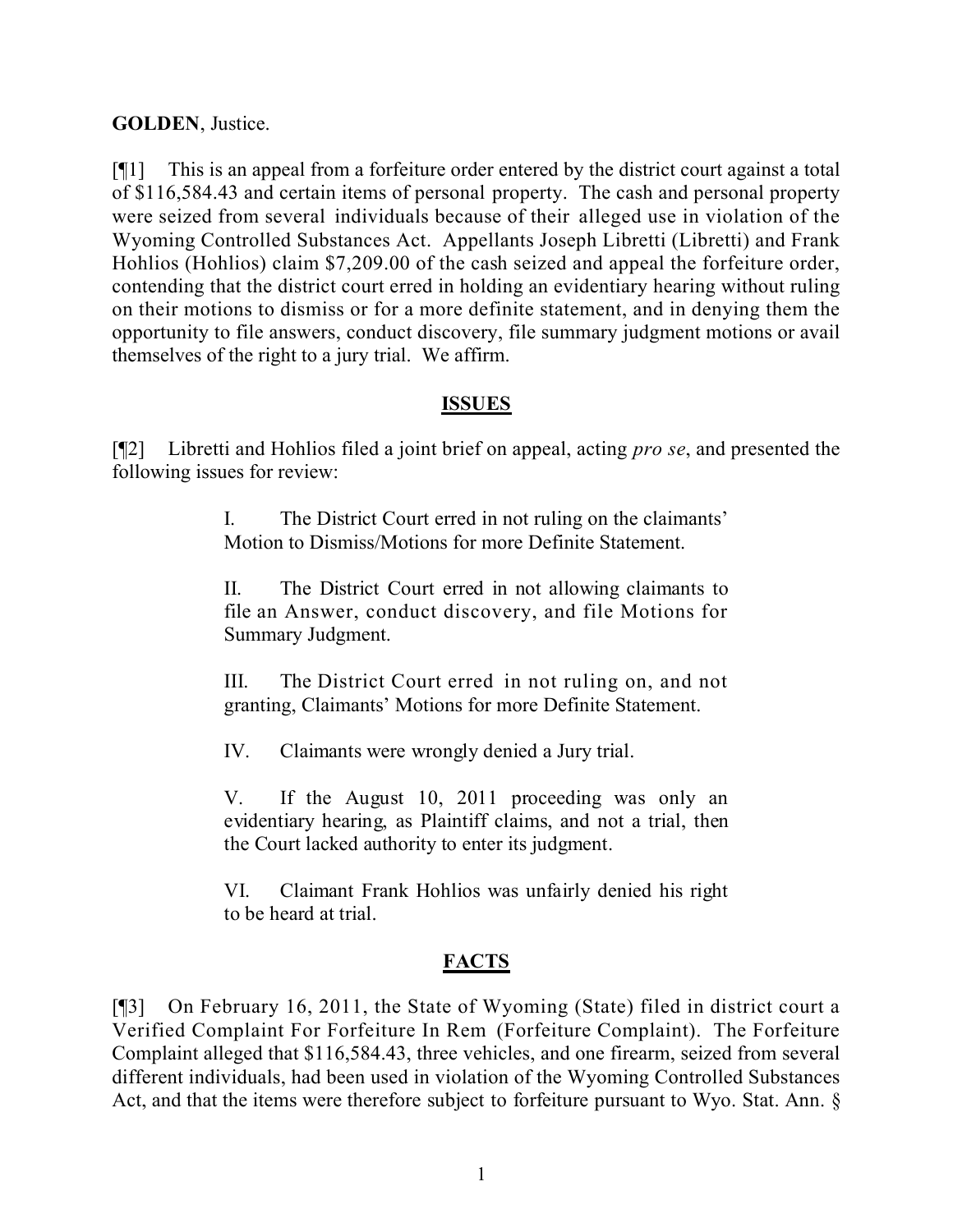35-7-1049. Most of the persons from whom the property was seized did not respond, and default judgment was entered against those individuals. Libretti and Hohlios, who between them claimed \$7,209.00 of the seized cash, both timely responded to the Forfeiture Complaint with the filing of motions to dismiss or in the alternative for a more definite statement. Hohlios filed his motion on March 28, 2011, and Libretti filed his motion on May 23, 2011.

[¶4] On June 1, 2011, the district court contacted Libretti by letter concerning his filing. Through that letter, the district court directed Libretti to submit a request for a hearing, as follows:

> I acknowledge receipt of your letter concerning the referenced case. Your letter has been filed in the court file in the matter and a copy forwarded to [the State].

> Please submit a request for setting, requesting a hearing on your motion. Upon receipt, a hearing will be set to allow you to present the matter to the Court for consideration.

[¶5] On June 8, 2011, the State filed a Motion for Setting on Complaint for Forfeiture, requesting that the court set the Forfeiture Complaint for hearing, and on June 10, 2011, the district court issued a Notice of Setting. The Notice of Setting notified the parties that a hearing on the Forfeiture Complaint had been set for August 10, 2011. Specifically, the Notice of Setting provided:

> **NOTICE IS GIVEN** that **Wednesday, August 10, 2011, at 10:30 a.m.** or as soon thereafter as the matter can be heard, is hereby set **for a hearing on the Complaint for Forfeiture for one hour before Judge Catherine E. Wilking**. [Emphasis in original.]

[¶6] On June 15, 2011, Libretti filed a motion to appear at "Motion Hearings" by telephone, and on June 20, 2011, the court issued an Order Granting Motion to Appear by Telephone, which stated, in relevant part:

> NOW, THEREFORE, IT IS ORDERED that the Motion for Telephonic Appearance at Motion Hearings, be, and hereby is, granted.

> IT IS FURTHER ORDERED that Joseph V. Libretti, Jr. shall appear at the hearing on the Complaint for Forfeiture scheduled for August 10, 2011, at 10:30 a.m. by telephone.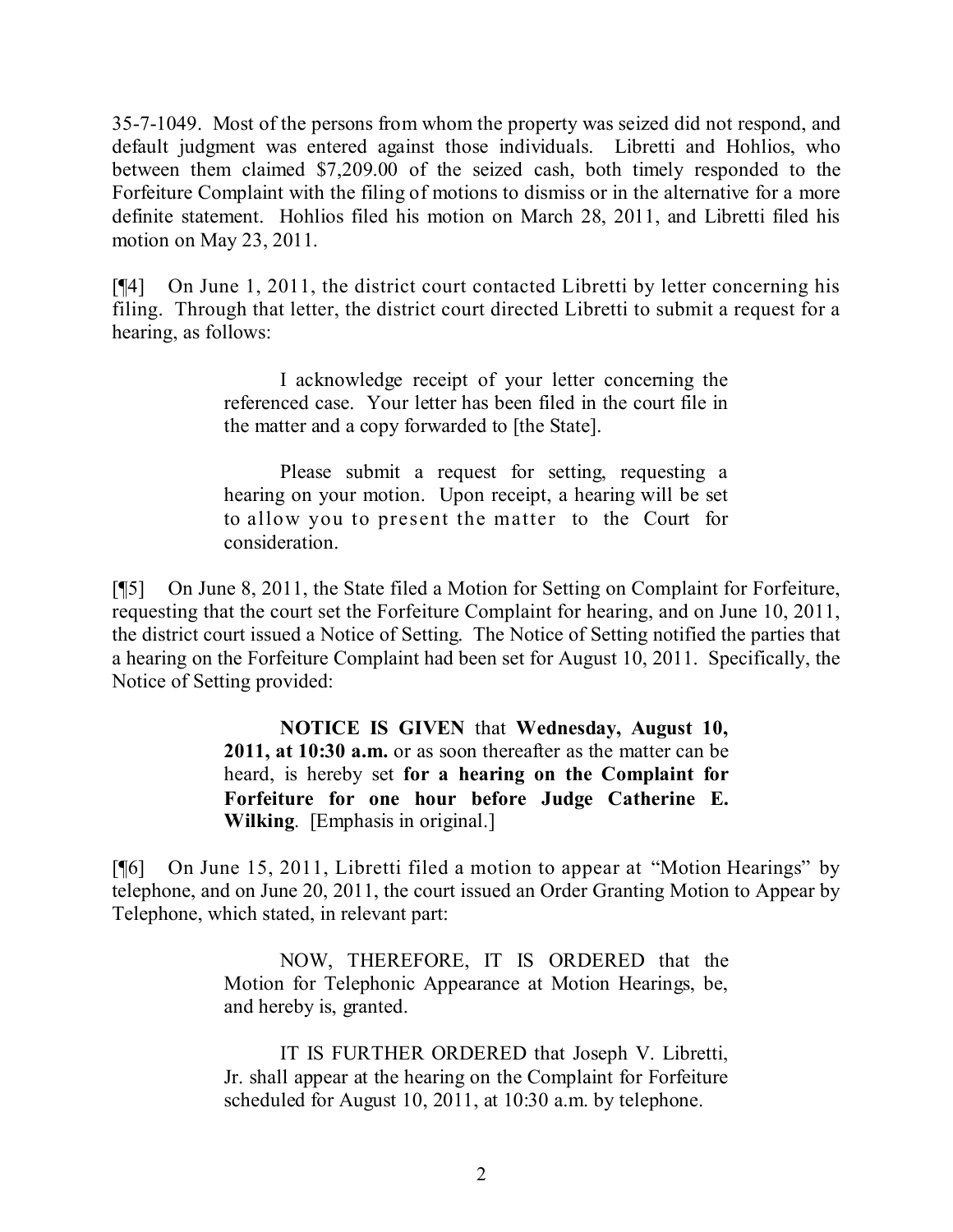[¶7] On August 10, 2011, the district court held the evidentiary hearing on the State's Forfeiture Complaint. Libretti appeared by telephone and objected when the court called the hearing as an evidentiary hearing. Libretti informed the court that he understood that the hearing was to be a hearing on the pending motions to dismiss and not an evidentiary hearing on the merits, and that he was not prepared to present evidence. The court overruled Libretti's objections and proceeded with the evidentiary hearing on the State's Forfeiture Complaint. The State presented the testimony of Special Agents Zach Winter and Taylor Courtney of the Wyoming Division of Criminal Investigation, and Libretti testified on his own behalf.

[¶8] With a cover letter dated August 16, 2011, counsel for the State provided the district court with a draft order of forfeiture and also related the following:

> There is another matter I believe I must relate to the Court. After the hearing was adjourned, a man in the back of the courtroom asked when he would get his chance to be heard. I asked him who he was, and he identified himself as Frank Hohlios. Mr. Hohlios then left the room before anyone could answer him. He seemed agitated.

> In order to avoid an ex parte communication, I am sending copies of this letter to Mr. Hohlios and Mr. Libretti. Please let me know if you have any questions about this.

[¶9] On August 26, 2011, the district court issued its Forfeiture Order. It ordered the forfeiture of the cash and personal property, based on the following findings:

> This matter came before the Court on Plaintiff's *Verified Complaint for Forfeiture In Rem*. The Complaint covered all of the Defendant Property listed in the caption, and named several potential claimants. All but two of the potential claimants failed to answer, and the Clerk of this Court has entered their defaults. The claimants who answered are Joseph Libretti, and Frank Hohlios (on behalf of the estate of Brian Hohlios).

> This Court held a hearing on the Complaint on August 10, 2011. Counsel for the Plaintiff appeared in person, and Mr. Libretti appeared by telephone. Plaintiff called two witnesses, Special Agents Zach Winter and Taylor Courtney of the Wyoming Division of Criminal Investigation. The agents testified about the investigation that led to the seizure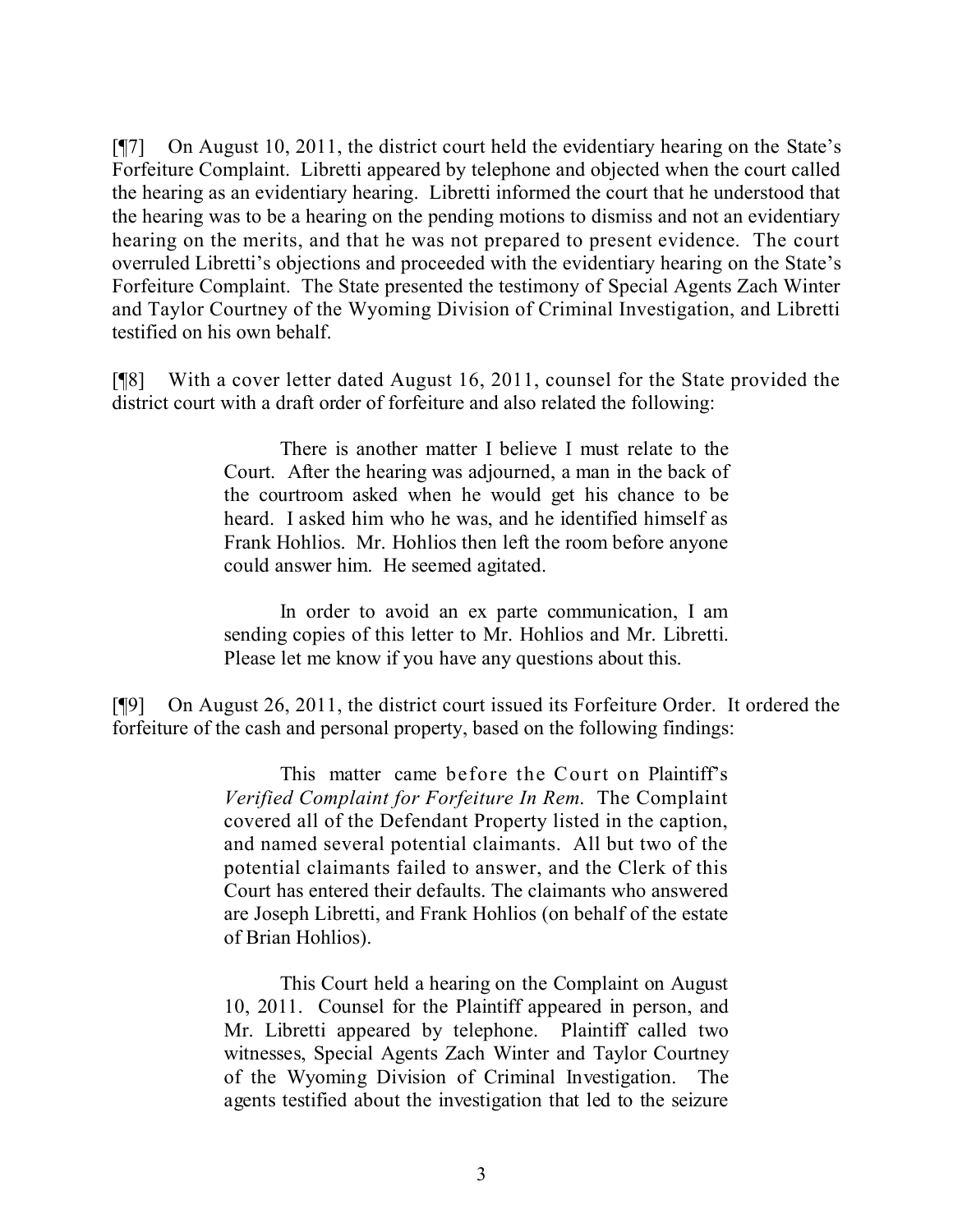of currency from Mr. Libretti and Mr. Hohlios, and both opined that the seized funds were proceeds from violations of the Wyoming Controlled Substances Act. Plaintiff introduced one exhibit, which both agents identified as a "pay/owe sheet" confiscated from Brian Hohlios. Mr. Libretti testified on his own behalf.

This Court finds that the testimony of Agents Winter and Courtney was credible and persuasive. The Court further finds that Plaintiff has proven by a preponderance of the evidence that the funds seized from Mr. Libretti and Mr. Hohlios were proceeds from violations of the Wyoming Controlled Substances Act. Accordingly, it is the order of this Court that those funds are forfeited to the State of Wyoming in accordance with WYO. STAT. ANN. 35-7-1049.

[¶10] By letter filed August 29, 2011, Judge Wilking responded to the State's letter, with copies to Hohlios and Libretti. The letter stated:

> Thank you for relating what happened in the courtroom after adjournment. Mr. Hohlios did not notify the Court that he would be present at the hearing or of his desire to be heard. There were several individuals in the courtroom when the case was called, and the Court was unaware of his presence.

[¶11] On September 8, 2011, Hohlios and Libretti filed their Joint Notice of Appeal from the district court's Forfeiture Order. The August 10, 2011, hearing was not reported, and the parties therefore filed statements of evidence pursuant to W.R.A.P. 3.03. On October 17, 2011, the district court issued an order stating that "for the purposes of W.R.App.P. 3.03, the statement of evidence presented by Joseph Libretti, and later clarified by The State of Wyoming is settled and approved for purposes of appeal in this matter."

#### **STANDARD OF REVIEW**

[¶12] "We review the construction of rules of procedure in the same manner and under the same standards as we do statutes, i.e., they present questions of law that we review *de novo." Six v. State*, 2008 WY 42, ¶ 8, 180 P.3d 912, 916 (Wyo. 2008) (citing *Bixler v. Oro Management, LLC*, 2006 WY 140, ¶ 5, 145 P.3d 1260, 1262 (Wyo. 2006)). Where action on a motion to dismiss involves a question of law, this Court's review is likewise *de novo*. *Wilson v. Bd. of Cty. Comm'rs of Teton Cty.*, 2007 WY 42, ¶ 11, 153 P.3d 917, 921 (Wyo. 2007). To the extent that this appeal presents constitutional claims, those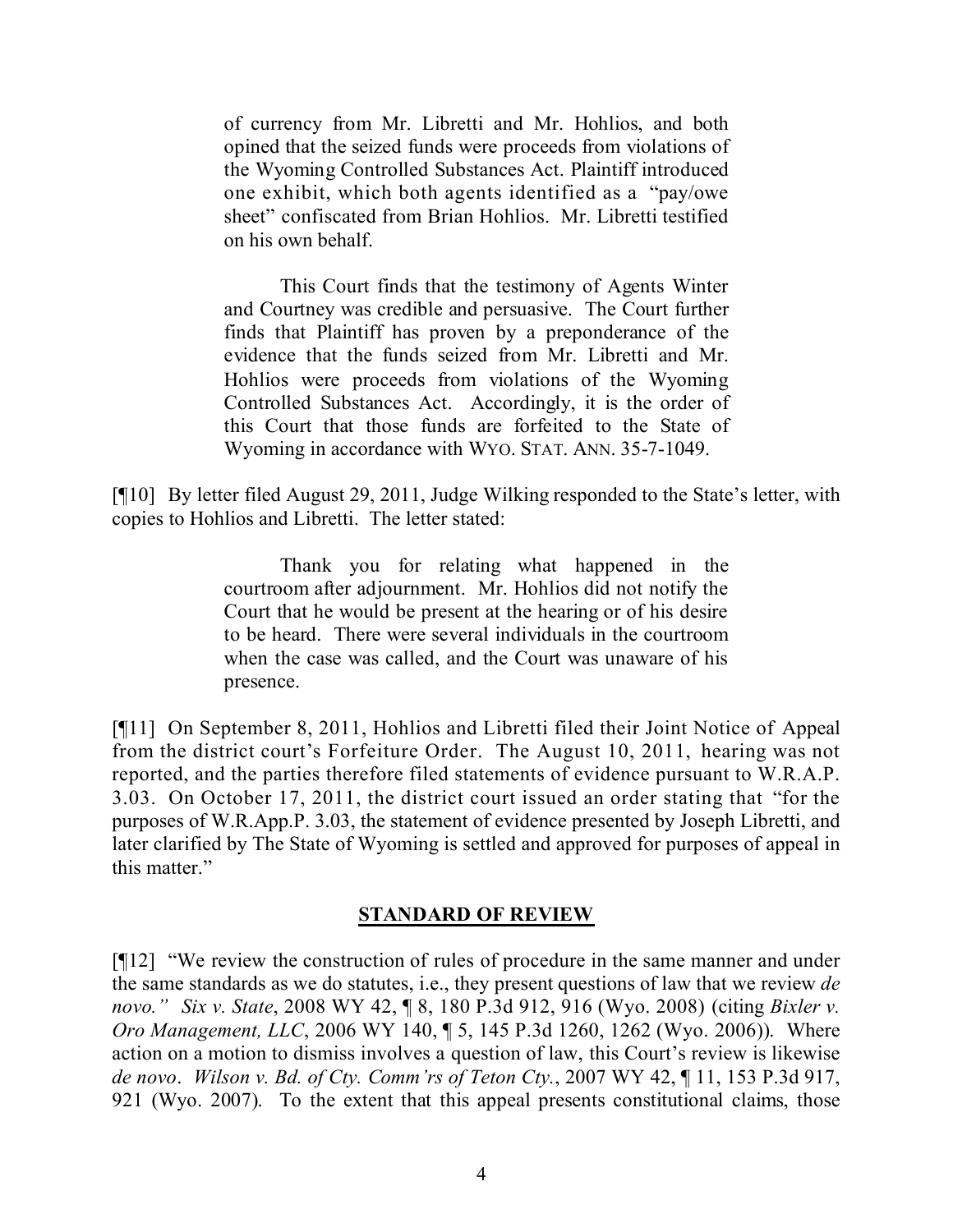claims are also reviewed *de novo*. *Meyers v. State*, 2005 WY 163, ¶ 8, 124 P.3d 710, 714 (Wyo. 2005).

[¶13] This Court reviews claims of error in the denial of a motion for a more definite statement pursuant to an abuse of discretion standard. *Mead v. Leo Sheep Co.*, 32 Wyo. 313, 318, 232 P. 511, 512 (1925). "Judicial discretion is a composite of many things, among which are conclusions drawn from objective criteria; it means a sound judgment exercised with regard to what is right under the circumstances and without doing so arbitrarily or capriciously." *Wilson v. Lucerne Canal & Power Co.*, 2003 WY 126, ¶ 11, 77 P.3d 412, 416 (Wyo. 2003) (quoting *Pasenelli v. Pasenelli*, 2002 WY 159, ¶ 11, 57 P.3d 324, 329 (Wyo. 2002)). We will find an abuse of discretion when the district court's disposition shocks the conscience of this Court and appears so unfair and inequitable that reasonable persons could not abide it. *DeJohn v. DeJohn*, 2005 WY 140, ¶ 11, 121 P.3d 802, 807 (Wyo. 2005).

[¶14] The final three issues presented by Libretti and Hohlios, which assert error in the holding of an evidentiary hearing rather than a jury trial, and in the denial of Hohlios' right to be heard, were raised for the first time on appeal. We therefore use a plain error analysis in reviewing those claims. *Rathbun v. State*, 2011 WY 116, ¶ 28, 257 P.3d 29, 38 (Wyo. 2011). To show plain error, an appellant "must establish, by reference to the record, a violation of a clear and unequivocal rule of law in a clear and obvious, not merely arguable, way and that the violation adversely affected a substantial right resulting in material prejudice." *Jealous v. State*, 2011 WY 171, ¶ 11, 267 P.3d 1101, 1104 (Wyo. 2011) (citing *Cazier v. State*, 2006 WY 153, ¶ 10, 148 P.3d 23, 28 (Wyo. 2006)). To establish material prejudice, an appellant "must show a reasonable possibility exists that he would have received a more favorable verdict in the absence of the errors." *Jealous*, ¶ 11, 267 P.3d at 1104 (citing *Pendleton v. State*, 2008 WY 36, ¶ 11, 180 P.3d 212, 216 (Wyo. 2008)).

# **DISCUSSION**

## **A. Holding of Evidentiary Hearing Before Ruling on Pending Rule 12 Motions**

[¶15] In their first two issues, Libretti and Hohlios contend that the district court erred in holding an evidentiary hearing on the merits of the State's Forfeiture Complaint before ruling on their motions to dismiss and for a more definite statement. They argue the court's action deprived them of the opportunity to file answers, conduct discovery and file summary judgment motions. We disagree.

[¶16] The district court was not required to rule on the pending Rule 12 motions before the hearing on the merits. Rule 12 itself contemplates that a trial court may postpone decision on pending Rule 12 motions until the evidentiary proceeding on the merits. It provides: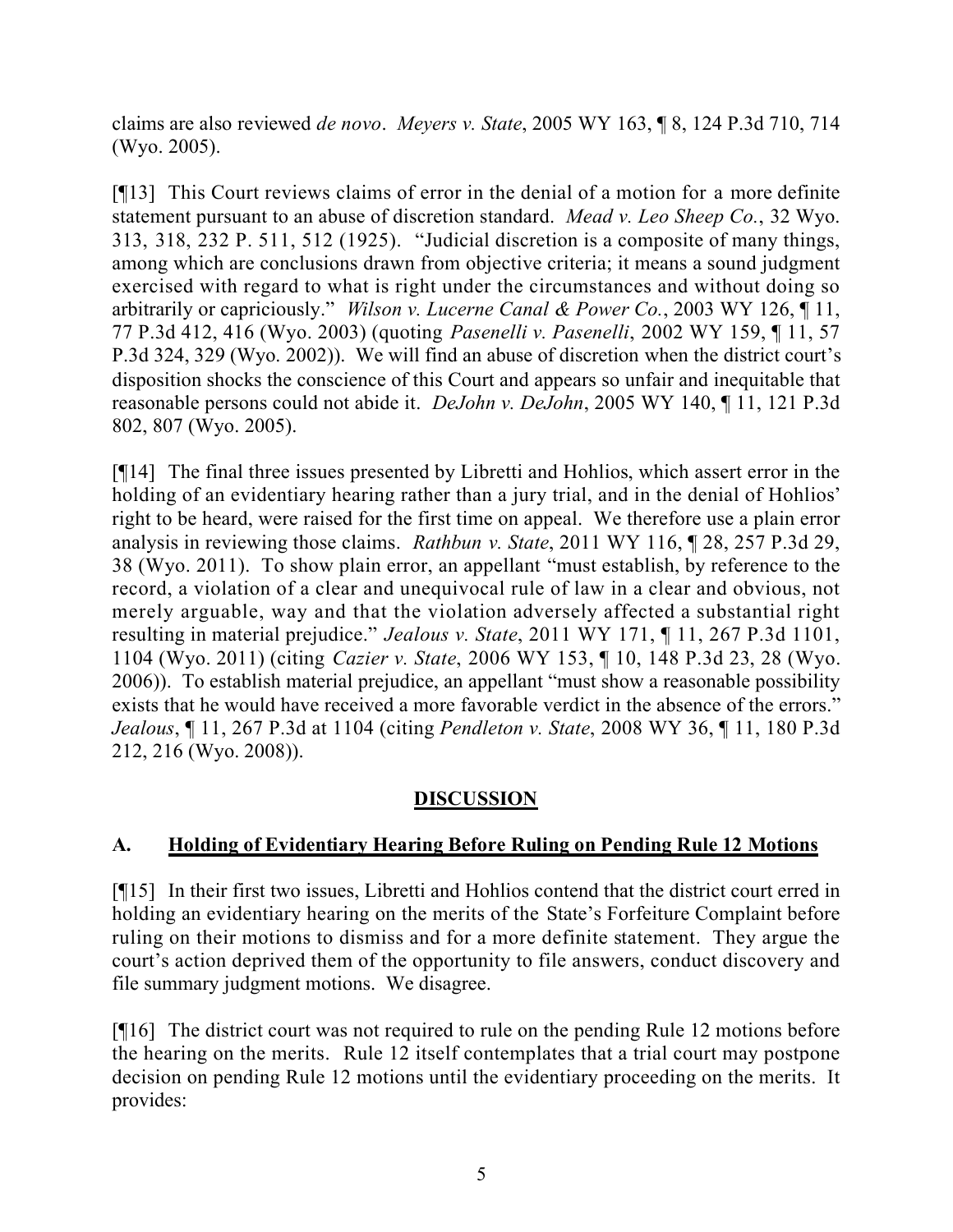\* \* \* The service of a motion permitted under this rule alters these periods of time as follows, unless a different time is fixed by order of the court:

(1) If the court denies the motion or postpones its disposition until the trial on the merits, the responsive pleading shall be served within 10 days after notice of the court's action[.]

# W.R.C.P. 12(a)(1).

[¶17] Additionally, nothing in the district court's action precluded or in any manner interfered with the ability of Libretti and Hohlios to file answers, conduct discovery or file summary judgment motions. Rule 12 allows a party to assert certain defenses by motion before filing an answer to a complaint, but it does not preclude the filing of an answer while that motion is pending. Likewise, Libretti and Hohlios were free at any time to conduct discovery and file motions for summary judgment. *See* W.R.C.P. 26(d) (sequence and timing of discovery); W.R.C.P. 56(b) (party against whom a claim is asserted may move "at any time" for summary judgment).

[ $[18]$  Indeed, pursuant to Rule 12(a)(1), Libretti and Hohlios should have filed an answer within ten days after receiving notice from the district court setting the hearing on the Forfeiture Complaint. That order implicitly postponed hearing on the pending motions until the hearing on the merits of the complaint, and Rule 12(a)(1) thus required the filing of an answer within ten days of that order. If there were any confusion concerning the subject of that hearing, that confusion should have been resolved by the district court's subsequent order authorizing Libretti to appear by phone. In one paragraph, that order authorized Libretti to appear by phone at the motions hearing, and in a separate paragraph, it authorized Libretti to appear by phone at the hearing on the Forfeiture Complaint, both hearings on the same date. The district court's orders made it clear that any pending motions would not be heard before the hearing on the Forfeiture Complaint, and Libretti and Hohlios were thus on notice to file their responsive pleadings.

[¶19] Finally, we reject the contention of Libretti and Hohlios that the district court erred in not ruling on their Rule 12 motions. Implicit in the district court's Order of Forfeiture, which granted the State its requested relief, was the court's denial of the pending Rule 12 motions. The record is not clear whether argument was heard on the motions during the August 10th evidentiary hearing, but it is clear that the district court instructed Libretti to request a setting if he wished to be heard on the motions. Moreover, Rule 6 of the Wyoming Rules of Civil Procedure requires the moving party to request a hearing on any pending motion, and it authorizes the court to rule on such motions without a hearing. W.R.C.P.  $6(c)(2)$ . Thus, the district court did rule on the motions, and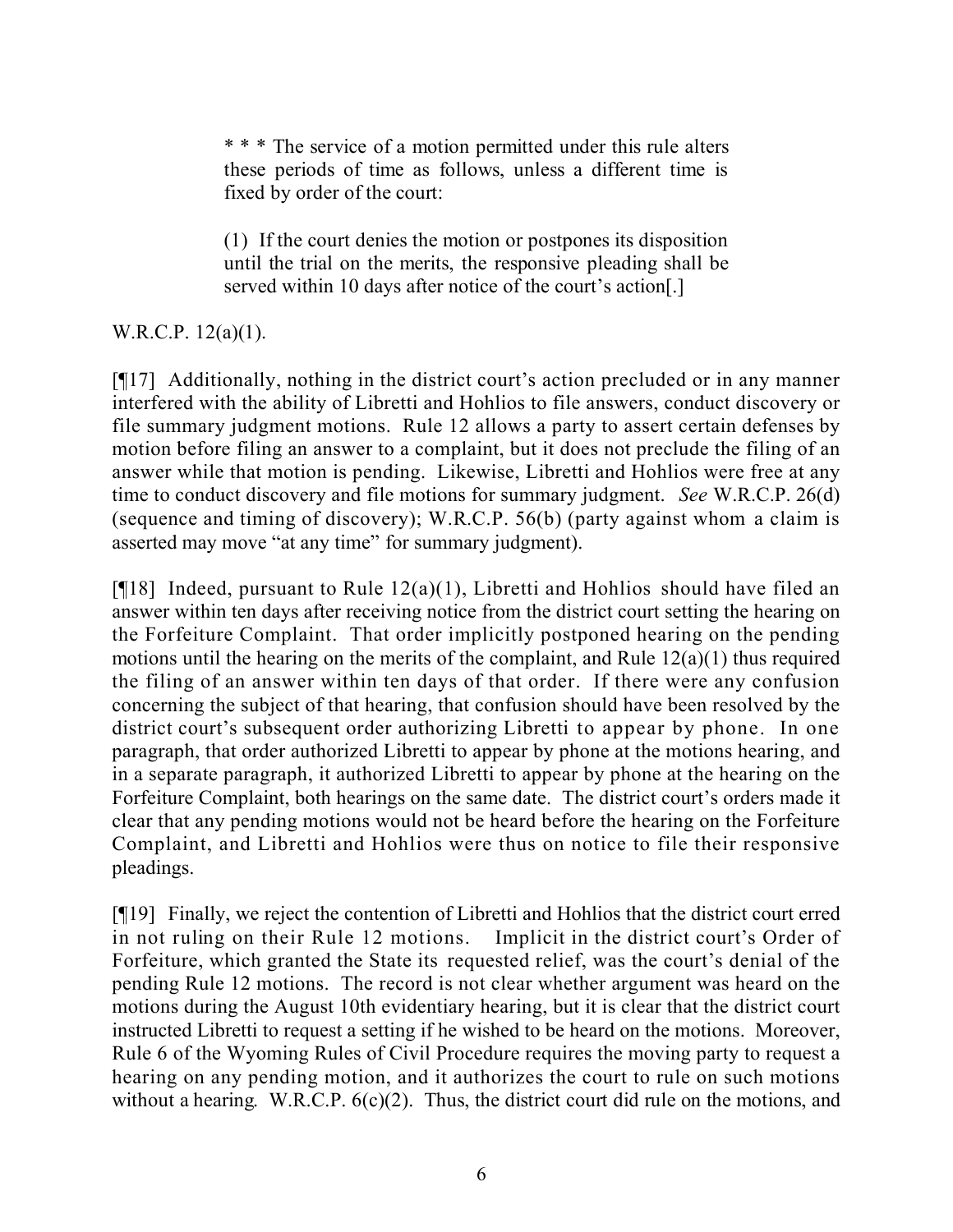whether the court did so with or without a hearing on the motions, it acted within its authority under the Wyoming Rules of Civil Procedure.

#### **B. Denial of the Motions for More Definite Statement**

[¶20] In their third issue, Libretti and Hohlios contend that the district court erred in denying their motions for a more definite statement. We find no abuse of discretion in the court's denial of the motions.

[¶21] Rule 12 of the Wyoming Rules of Civil Procedure allows a party to move for a more definite statement if the complaint to which that party must respond is "so vague or ambiguous that a party cannot reasonably be required to frame a responsive pleading." W.R.C.P. 12(e). Concerning the specificity required in pleading, this Court has also held:

> "We have previously determined that notice pleading is recognized by our rules of civil procedure." *BB v. RSR*, 2007 WY 4, ¶ 12, 149 P.3d 727, 732 (Wyo. 2007). Litigants need not present their claims in any technical language or form, and pleadings must be liberally construed to ensure substantial justice. *Harris v. Grizzle*, 599 P.2d 580, 583 (Wyo. 1979); *see also* W.R.C.P. 8(e)(1), 8(f). However, notice pleading imposes the "fundamental . . . obligation of every pleader to apprise his adversary of the nature of the claim against him." *Glover v. Giraldo*, 824 P.2d 552, 556 (Wyo. 1992). A complaint is sufficient if it provides the opposing party fair notice of the claims against him. *Lynch v. Patterson*, 701 P.2d 1126, 1134 (Wyo. 1985). *See also Jackson State Bank v. Homar*, 837 P.2d 1081, 1085-86 (Wyo. 1992).

*Krenning v. Heart Mountain Irrigation Dist.*, 2009 WY 11, ¶ 30, 200 P.3d 774, 783 (Wyo. 2009).

[¶22] The Wyoming statute governing forfeitures and seizures in connection with the trafficking of controlled substances provides that the following property is subject to forfeiture:

> Any property or other thing of pecuniary value furnished in exchange for a controlled substance in violation of this act including any proceeds, assets or other property of any kind traceable to the exchange and any money, securities or other negotiable instruments used to facilitate a violation of this act. Property used or furnished without the consent or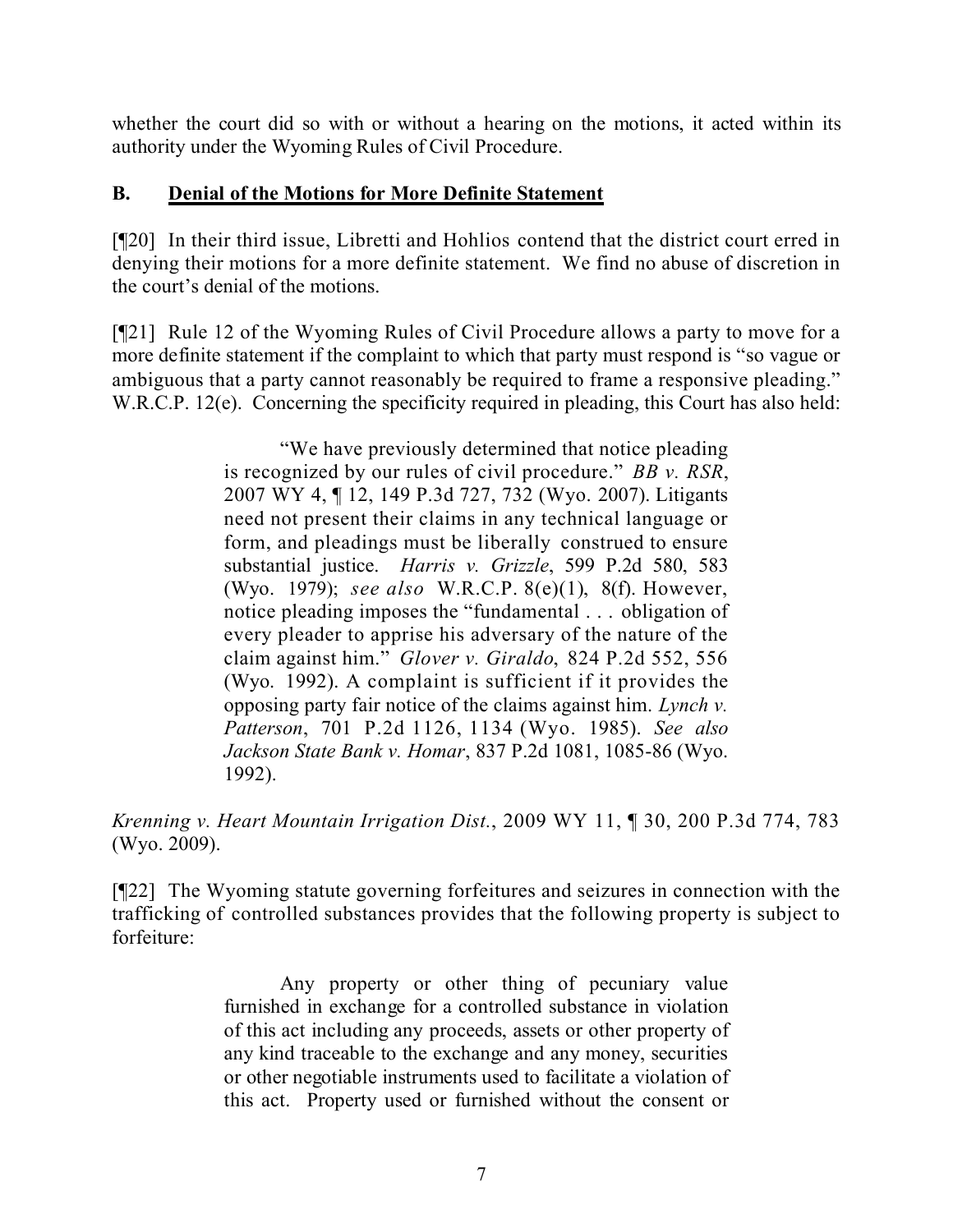knowledge of the owner is not forfeitable under this section to the extent of his interest.

Wyo. Stat. Ann. § 35-7-1049(a)(viii) (LexisNexis 2011).

[¶23] The State brought its Forfeiture Complaint pursuant to Wyo. Stat. Ann. § 35-7- 1049, and in reference to the property of Libretti and Hohlios, it stated:

> 10. During the period of September, 2009 through June, 2010, through information received, surveillance of the persons and residences and other investigative means, Agent[s] identified Ronald Ennis, William Breedan, Nathan Goen, Randa Fowler, Michael George, Bobbie Jo Tucker, Joseph Libretti, Kimberly Croy, Linda Montoya, Brian Hohlios, and other individuals as users, coconspirators, and distributors of controlled substances. These transactions took place primarily in the Casper, Natrona County, Wyoming area.

\* \* \* \*

23. On June 2, 2010, Agents executed a federal search warrant for the residence of Libretti and Hohlios located at [address], Casper, Natrona County, Wyoming. During the course of the search, Agents confiscated controlled substances, drug paraphernalia, and \$7,209.00 in U.S. Currency.

\* \* \* \*

29. The State alleges the \$116,548.43, five conveyances and one firearm sought to be forfeited constitutes funds and property that were used, or intended for use, in the delivery or receipt of controlled substances, or were otherwise used to facilitate a violation of the Wyoming Controlled Substances Act, as amended.

[¶24] The State's Forfeiture Complaint adequately informed Libretti and Hohlios of the basis for the State's claim against their property. If Libretti and Hohlios felt additional information was required to defend against the claim, that information could have been obtained through discovery. *See BB v. RSR*, 2007 WY 4, ¶ 13, 149 P.3d 727, 733 (Wyo. 2007) ("[A] pleading should give notice of what an adverse party may expect, and issues should be formulated through deposition-discovery processes and pretrial hearings."). We thus find no abuse of discretion in the district court's denial of Libretti and Hohlios' motions for a more definite statement.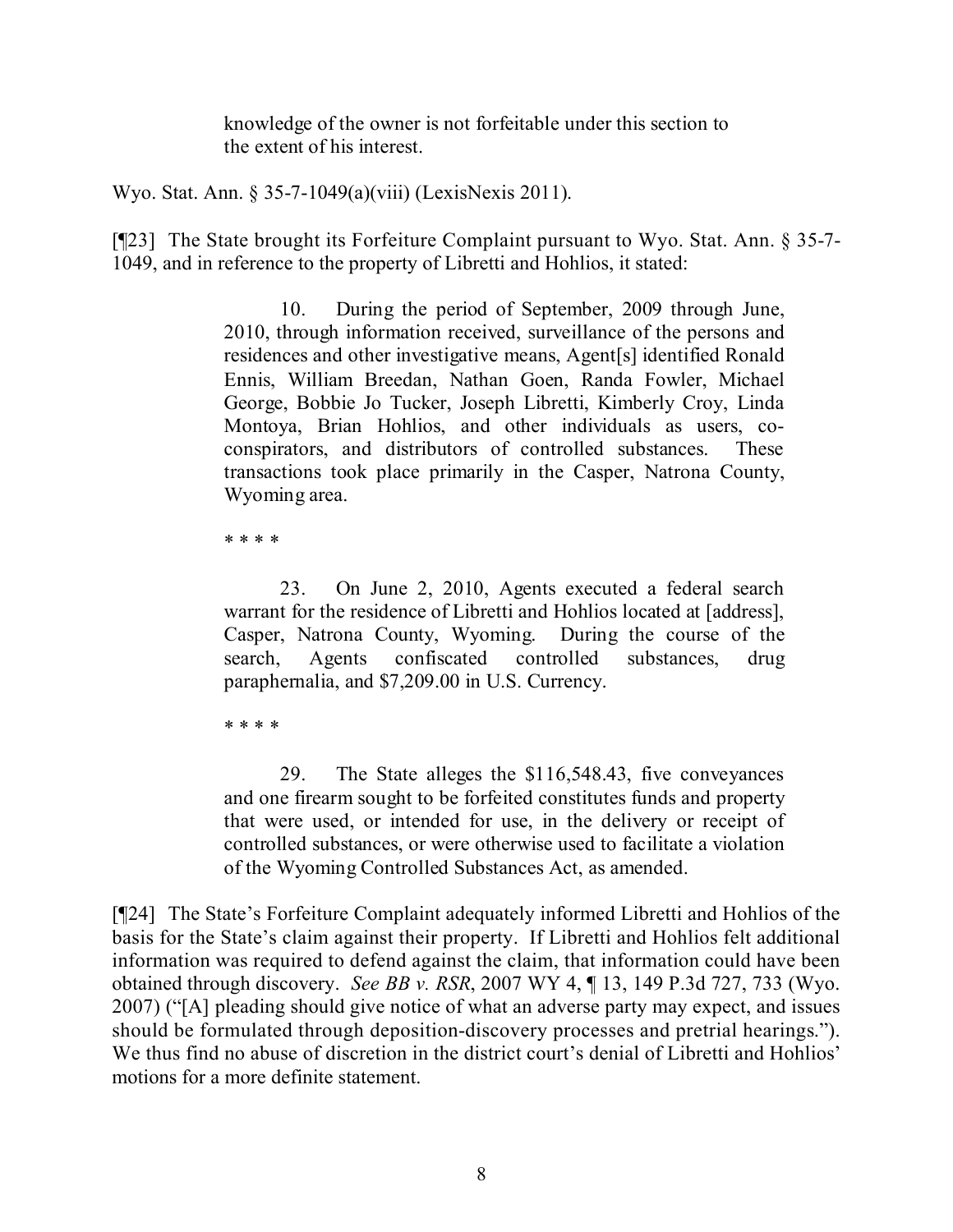# **C. Denial of Jury Trial**

[¶25] In their fourth and fifth issues, Libretti and Hohlios argue that the district court erred in denying them their right to a jury trial, and they further contend that the court was without power to issue a decision because it did not hold a "trial." As we noted in our standard of review, these issues were not raised below and are thus subject to a plain error analysis.

[¶26] With respect to Libretti and Hohlios' right to a jury trial, their argument fails one of the prongs of the plain error analysis, namely, the violation of a clear and unequivocal rule of law. Assuming for purposes of this analysis that Libretti and Hohlios were entitled to a jury trial, Rule 38 provides, in relevant part:

> (1) By Whom; Filing. — Any party may demand a trial by jury of any issue triable of right by a jury by (A) serving upon the other parties a demand therefor in writing at any time after the commencement of the action and not later than 10 days after service of the last pleading directed to such issue, and (B) filing the demand as required by Rule 5(d). Such demand may be indorsed upon a pleading of the party.

\* \* \* \*

(d) Waiver. — The failure of a party to serve and file a demand as required by this rule constitutes a waiver by the party of trial by jury. A demand for trial by jury made as herein provided may not be withdrawn without the consent of the parties.

W.R.C.P. 38(b)(1), (d).

[¶27] Libretti and Hohlios could have filed a jury demand at any time after the commencement of the State's forfeiture action, but they never filed such a demand. Additionally, as noted earlier in this opinion, Rule 12(a)(1) required Libretti and Hohlios to file their answers within ten days of the court's notice that it would be proceeding to a hearing on the merits of the State's Forfeiture Complaint before ruling on the pending Rule 12 motions. Thus, not only was there no jury demand for the district court to deny, Libretti and Hohlios affirmatively waived their right to a jury trial when they failed to file a timely jury demand. The district court did not commit plain error in proceeding with a bench trial rather than a jury trial.

[¶28] This brings the Court to Libretti and Hohlios' contention that the district court was without authority to enter judgment because it held an "evidentiary hearing" rather than a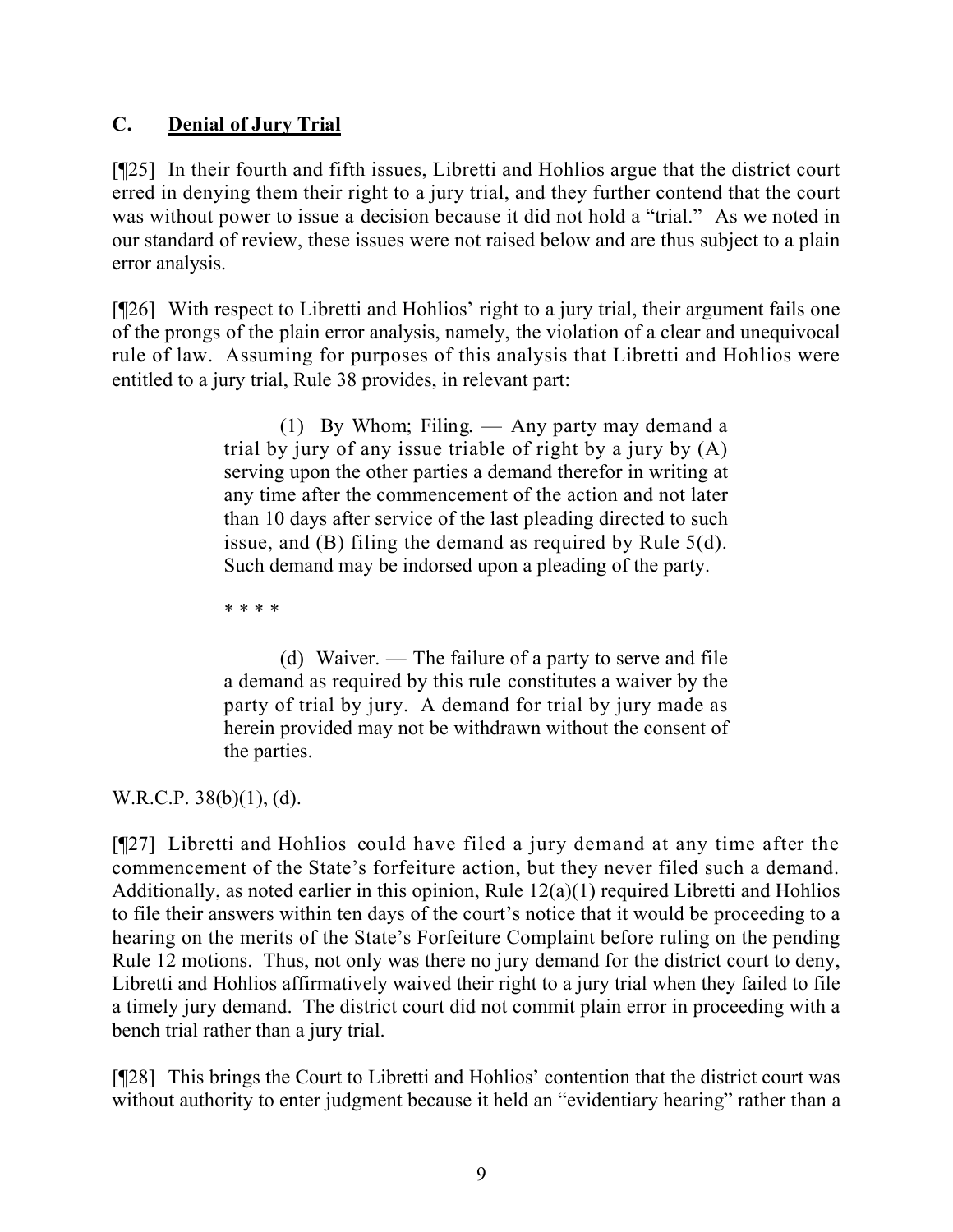"trial." This contention does not present an alleged violation of a clear and unequivocal rule of law, but is instead a question of semantics. It is clear from the record that the district court took evidence on the State's Forfeiture Complaint, including at least one exhibit and the testimony of two DCI agents and Libretti himself. In other words, the court held a bench trial. In the absence of a jury demand, the court acted within its authority in issuing its order following the bench trial, regardless of the terminology used to describe the proceeding. *See* W.R.C.P. 39(b) ("Issues not demanded for trial by jury as provided in Rule 38 shall be tried by the court.").

## **D. Denial of Hohlios' Right to be Heard**

[¶29] In his final issue on appeal, Hohlios claims that he was denied the right to be heard at trial because he was present in the courtroom, but was not permitted to participate in the proceeding. Because this issue is also one that was not raised below, we use a plain error analysis in reviewing the claimed error.

[¶30] The failure in Hohlios' claim under the plain error analysis is his inability to establish, "by reference to the record," a violation of a clear and unequivocal rule of law. *See Jealous*, ¶ 11, 267 P.3d at 1104. The parties' Rule 3.03 statements stipulated that Hohlios was present in the courtroom, but the record is devoid of substantiated evidence of Mr. Hohlios' assertion that he attended the evidentiary hearing with the intention of participating, but was denied access to counsels' tables by courtroom security personnel. Additionally, the district court, by letter after the hearing, confirmed that the court was unaware that Hohlios was present and desired to participate in the proceedings. The court stated, "Mr. Hohlios did not notify the Court that he would be present at the hearing or of his desire to be heard. There were several individuals in the courtroom when the case was called, and the Court was unaware of his presence."

[¶31] Under these circumstances, the record does not demonstrate that Hohlios was denied the right to be heard. As a *pro se* litigant, Hohlios was entitled to some leniency in the stringent standards applied to attorneys, but he also had an obligation to reasonably adhere to the "procedural rules and requirements of the court." *Young v. State*, 2002 WY 68, ¶ 9, 46 P.3d 295, 297 (Wyo. 2002). One such requirement was to inform the district court of his presence in the courtroom and his desire to be heard and participate in the hearing. The record does not support Hohlios' contention that he asserted his right to participate in the hearing or that the district court denied him that right. We thus find no plain error.

# **CONCLUSION**

[¶32] The district court acted in accordance with the Wyoming Rules of Civil Procedure in ruling on the State's Forfeiture Complaint and did not deny the rights of Libretti and